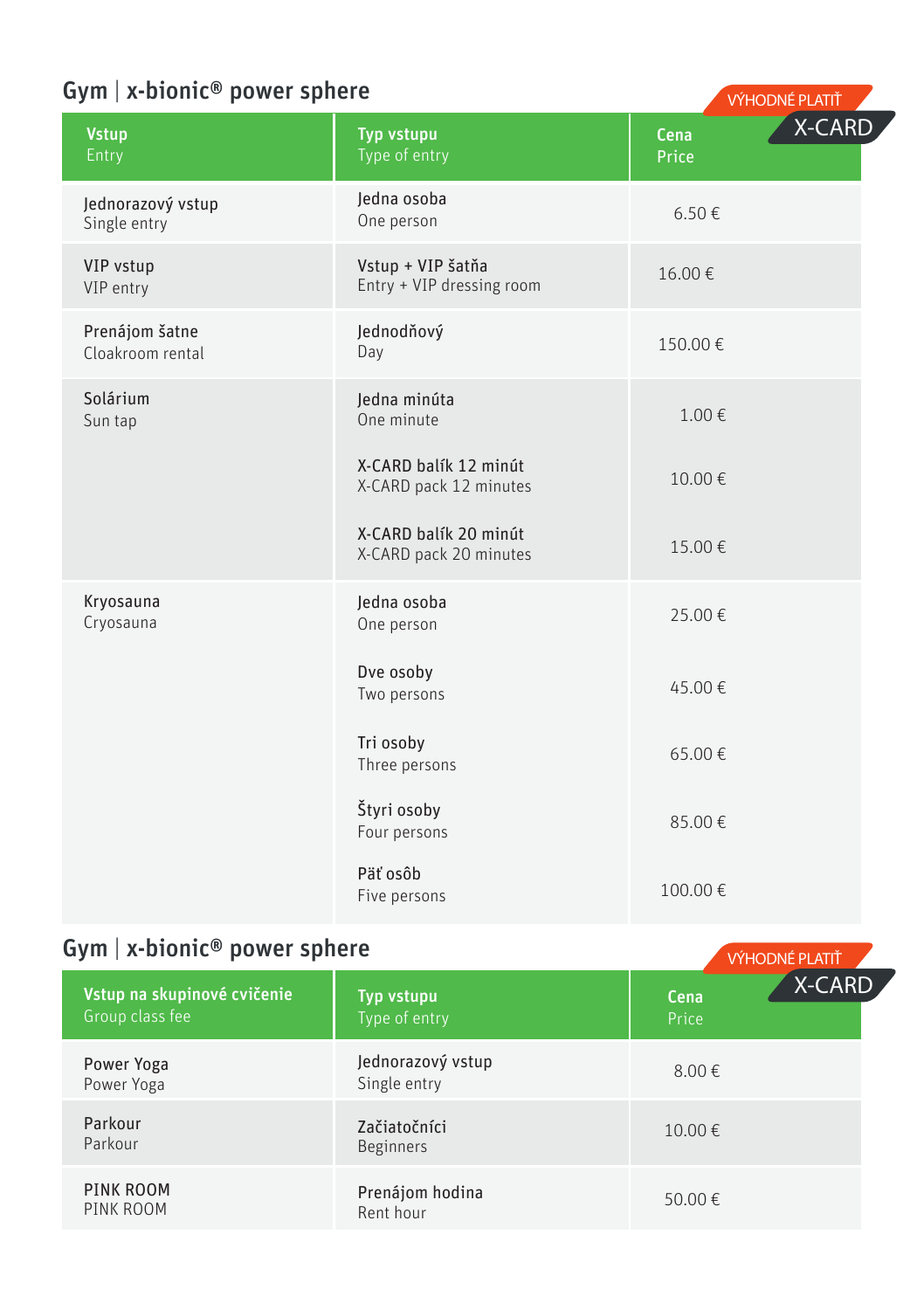### Gym | x-bionic® gymnastic sphere

|                                   |                                                                |               | .             |
|-----------------------------------|----------------------------------------------------------------|---------------|---------------|
| <b>Vstup</b><br>Entry             | Typ vstupu<br>Type of entry                                    | Cena<br>Price | <b>X-CARD</b> |
| Jednorazový vstup<br>Single entry | 1 hodinový vstup bez trénera*<br>1 hour entry without trainer* | 15.00€        |               |
| Osobný tréner<br>Personal trainer | 1 hodina<br>1 hour                                             | 25.00€        |               |
| Prenájom haly<br>Hall rental      | Hodinový vstup pre skupinu<br>1 hour entry for public          | 100.00€       |               |
|                                   | Hodinový prenájom haly<br>1 hour hall rental                   | 150.00€       |               |
|                                   | 1/2 dňový prenájom haly<br>Half-day hall rental                | 600.00€       |               |
|                                   | Celodňový prenájom haly<br>1 day hall rental                   | 1200.00€      |               |
|                                   | Narodeninová oslava**<br>Birthday party**                      | 150.00€       |               |
|                                   |                                                                |               |               |

VÝHODNÉ DLATIT

Vstup je možný počas otváracích hodín gymnastickej haly. Max. kapacita gymnastickej haly sú 4 skupiny.

- \* Týka sa len profesionálnych športovcov<br>\*\* Do 12 detí (12+ je donlatok 20€/h/trén
- $\overline{D}$ o 12 detí (12+ je doplatok 20€/h/tréner)
- \*\*\* Nad 12 detí sú potrební dvaja tréneri, 1 tréner/25€

### \*\*\*\* Maximálna kapacita gymnastickej haly sú 4 skupiny

Entry is possible only during the opening hours of the Gymnastic Hall. Max. capacity of the Gymnastic Hall is 4 groups at once.

- \* Entry without trainer only for professional athletes<br>\*\* Max 12 shildrens, more information at CVM resolution
- Max 12 childrens more information at GYM recetion
- \*\*\* Over 12 children are required two coaches, 1 coach / 25 €
- \*\*\*\* The maximum capacity of the gym is 4 groups

x-bionic® gymnastic sphere l Contact: + 421 (0) 31/ 326 23 61 l gym@x-bionicsphere.com l www.x-bionicsphere.com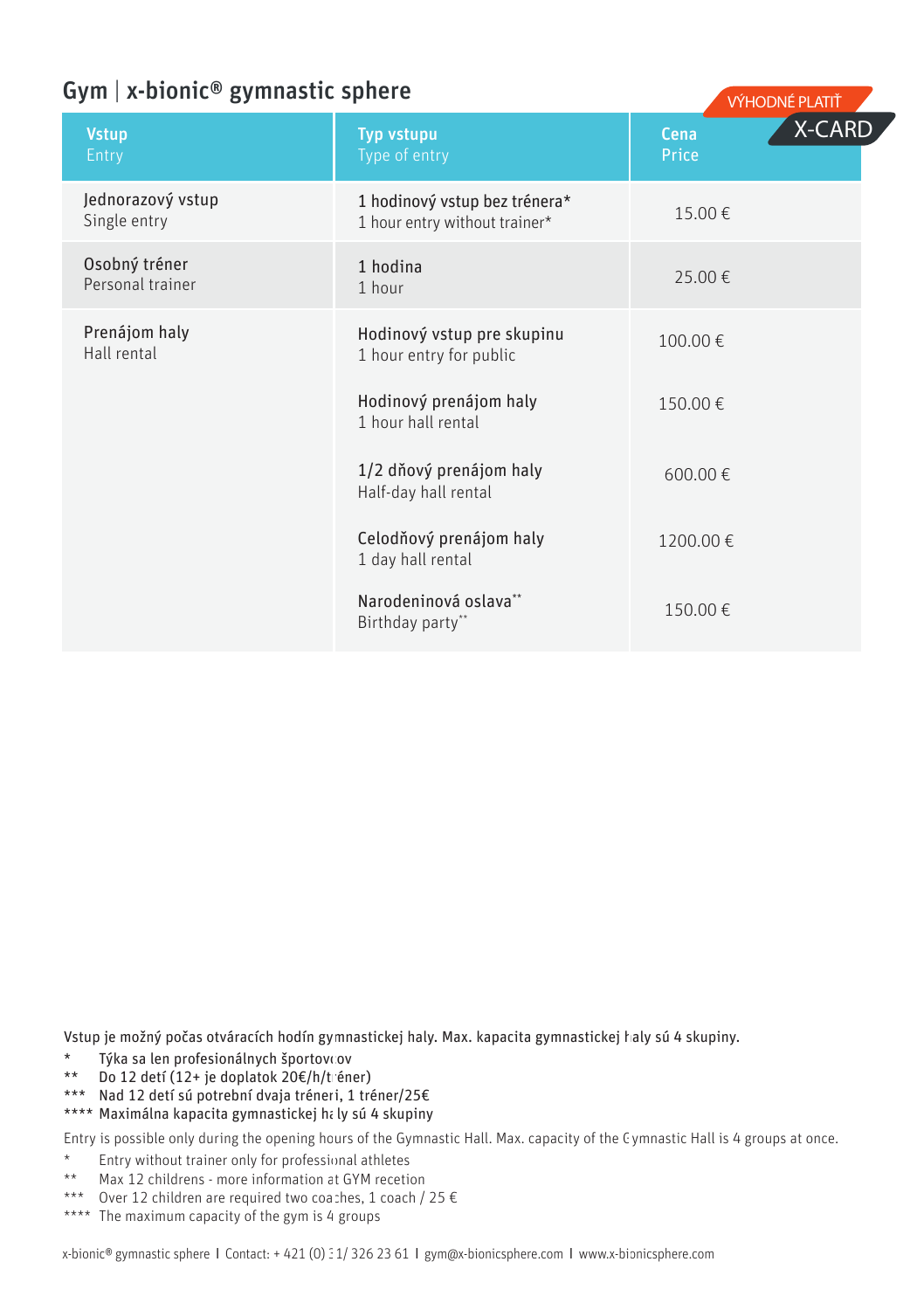### Athletic  $\vert x\text{-bionic}^{\circledast}$  athletic sphere

|                                                                 |                                               |               | <b>VILIODINE FLAILI</b> |
|-----------------------------------------------------------------|-----------------------------------------------|---------------|-------------------------|
| Atletický ovál 400m*<br>Athletics 400m*                         | Čas prenájmu<br><b>Duration</b>               | Cena<br>Price | <b>X-CARD</b>           |
| Individuálny vstup pre bežcov<br>Individual entry for runners   | 2 hodiny/osoba<br>2 hours/person              | 5.00€         |                         |
| 1/2 dňový prenájom<br>Half day rental                           | 1/2 dňa 8:00 - 14:00<br>half day 8:00 - 14:00 | 1000.00€      |                         |
| Celodenný prenájom štadióna<br>Day-long stadium rental          | 1 deň<br>$1$ day                              | 1500.00€      |                         |
| Tréningový ovál 200m*<br>Training oval 200m*                    | Čas prenájmu<br><b>Duration</b>               | Cena<br>Price |                         |
| Individuálny vstup pre bežcov<br>Individual entry for runners   | 2 hodiny / osoba<br>2 hours / person          | 3.00€         |                         |
| 1/2 dňový prenájom<br>Half day rental                           | 1/2 dňa 8:00 - 14:00<br>half day 8:00 - 14:00 | 500.00€       |                         |
| Celodenný prenájom warm-up area<br>Day-long warm-up area rental | 1 deň<br>$1$ day                              | 800.00€       |                         |
|                                                                 |                                               |               |                         |

#### \*Prenájom nezahŕňa prenájom futbalových ihrísk.

\* Rental does not include rental of football fields.

#### Prenájom športových pomôcok nie je zahrnutý v cene\* Rental of necessary equipement not included in price.